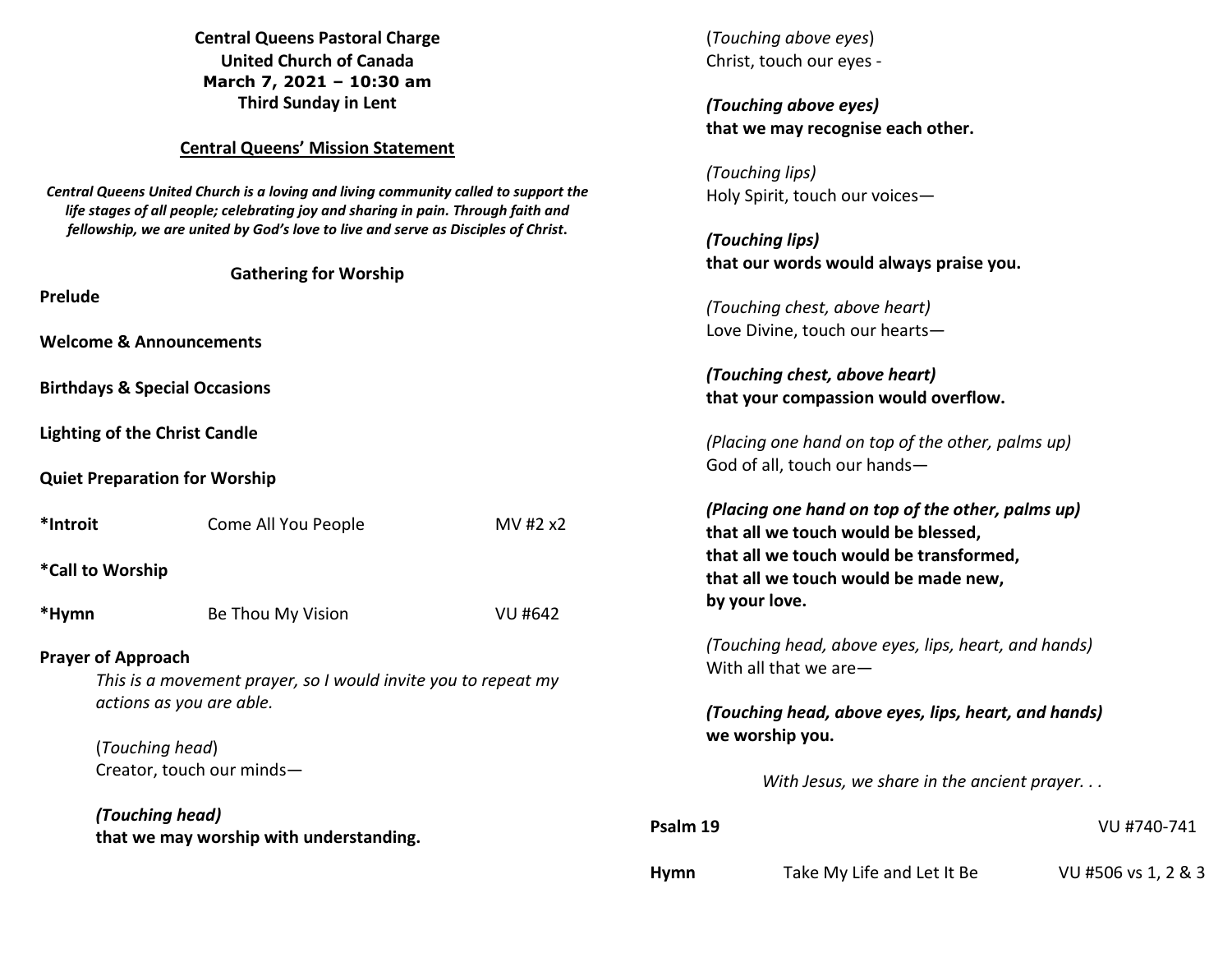# **All God's Children**

**Listening for the Word** 

| <b>Hymn</b>              | Take My Life and Let It Be                                      | VU #506 vs 4 & 5 | <b>Sacred Readings</b>                                     | <b>Exodus 20:1-17</b>                                         |                |
|--------------------------|-----------------------------------------------------------------|------------------|------------------------------------------------------------|---------------------------------------------------------------|----------------|
|                          | <b>Prayer of Confession</b>                                     |                  | John 2:13-22                                               |                                                               |                |
|                          | In this season of Lent, O God, we reflect on those things       |                  |                                                            |                                                               |                |
|                          | that lead us away from the life you desire of us.               |                  | Anthem                                                     |                                                               |                |
|                          | We take time to focus on whatever we do                         |                  |                                                            |                                                               |                |
|                          | that oppresses and enslaves others                              |                  | <b>Sermon</b>                                              |                                                               |                |
|                          | who, like us, are created in the image of the divine.           |                  |                                                            |                                                               |                |
|                          | And now we seek the grace that frees us to live in faithfulness |                  |                                                            | <b>Responding to the Word</b>                                 |                |
|                          | to Holy Love.                                                   |                  |                                                            |                                                               |                |
|                          |                                                                 |                  | <b>Pastoral Prayer</b>                                     |                                                               |                |
|                          | <b>Moment of Silence</b>                                        |                  |                                                            |                                                               |                |
|                          |                                                                 |                  | *Hymn                                                      | O Jesus, I Have Promised                                      | <b>VU #120</b> |
| <b>Kyrie</b>             |                                                                 |                  |                                                            |                                                               |                |
|                          |                                                                 |                  | *Blessing                                                  |                                                               |                |
|                          | <b>Assurance of God's Love</b>                                  |                  |                                                            | This is a movement prayer, so I would invite you to repeat my |                |
|                          |                                                                 |                  |                                                            | actions as you are able.                                      |                |
|                          | <b>Presentation of Our Gifts</b>                                |                  |                                                            |                                                               |                |
|                          |                                                                 |                  |                                                            | (Touching head)                                               |                |
|                          | <b>Offertory Invitation</b>                                     |                  |                                                            | Creator, touch our minds-                                     |                |
| <b>Offertory</b>         | Your Work, O God, Needs Many Hands                              | <b>VU #537</b>   |                                                            | (Touching head)                                               |                |
|                          |                                                                 |                  |                                                            | that we may worship with understanding.                       |                |
|                          | <i><b>*Presentation of Offering</b></i>                         |                  |                                                            |                                                               |                |
|                          |                                                                 |                  |                                                            | (Touching above eyes)                                         |                |
| *Offertory Prayer        |                                                                 |                  |                                                            | Christ, touch our eyes -                                      |                |
|                          | The bills and the coins                                         |                  |                                                            |                                                               |                |
|                          | and the numbers in the bank                                     |                  | (Touching above eyes)                                      |                                                               |                |
|                          | are symbols of the work of our hands,                           |                  |                                                            | that we may recognise each other.                             |                |
|                          | loving God.                                                     |                  |                                                            |                                                               |                |
| We offer them to you,    |                                                                 | (Touching lips)  |                                                            |                                                               |                |
|                          | that they would be signs and symbols                            |                  |                                                            | Holy Spirit, touch our voices-                                |                |
|                          | of our worship as they go out into the world.                   |                  |                                                            |                                                               |                |
| May they be used in ways |                                                                 |                  | (Touching lips)<br>that our words would always praise you. |                                                               |                |
|                          | that bring healing and wholeness                                |                  |                                                            |                                                               |                |
|                          | to all creation.                                                |                  |                                                            |                                                               |                |
|                          | Amen.                                                           |                  |                                                            |                                                               |                |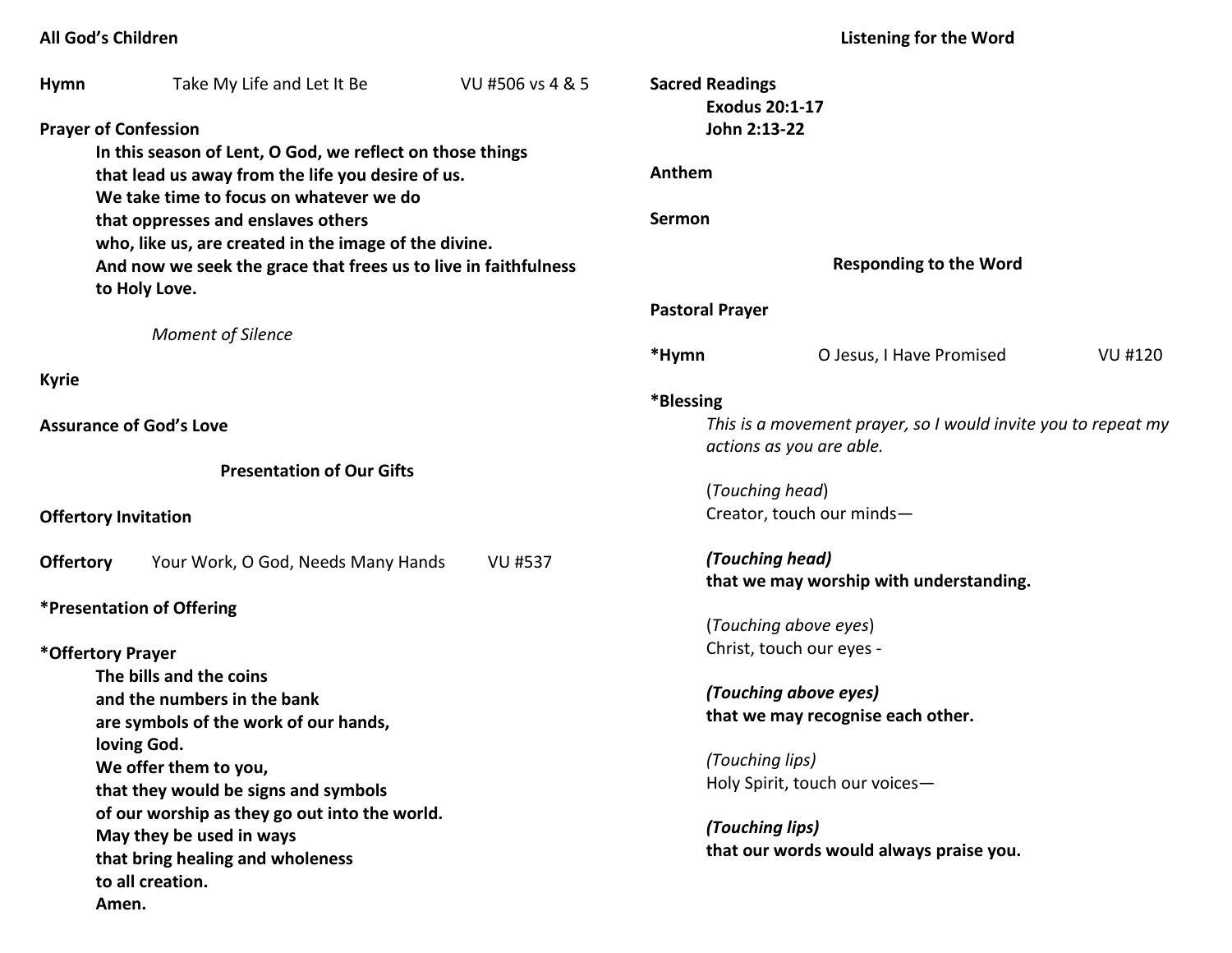*(Touching chest, above heart)* Love Divine, touch our hearts—

### *(Touching chest, above heart)*  **that your compassion would overflow.**

*(Placing one hand on top of the other, palms up)* God of all, touch our hands—

*(Placing one hand on top of the other, palms up)* **that all we touch would be blessed, that all we touch would be transformed, that all we touch would be made new, by your love.**

*(Touching head, above eyes, lips, heart, and hands)* With all that we are—

*(Touching head, above eyes, lips, heart, and hands)***we worship you.** 

| <b>Choral Benediction</b>                         | Don't Be Afraid               | MV #90 |
|---------------------------------------------------|-------------------------------|--------|
| <b>Postlude</b><br>* Please stand as you are able |                               |        |
| <b>Ministers</b>                                  | All of us                     |        |
| <b>Clergy</b>                                     | <b>Rev Greg Davis</b>         |        |
| <b>Office Hours</b>                               | Tuesday, Wednesday & Thursday |        |

 9 am – 12 pm Office Phone 902-964-2291 Email minister@cquc.ca

**Ministry of Music Kirk Neville**Website https://cquc.ca/index.htm

**Church Office**

Office Hours

Wednesday & Thursday 9 am – 12 pm Phone 902-964-2221 Email office@cquc.ca

**Warm Welcome to All** – We are glad you are here as a visitor, a seeker,someone looking for a new church home, or as a regular worshiper.

# **Life and Work of Our Church**

**Greg's Office Hours:** Tuesday, Wednesday and Thursday from 9 am – 12 pm. If anyone is in the hospital or would like a visit from Greg, please call him at 902-964-2291. If you wish to meet with Greg outside the scheduled hours, please call 902-964-2291 or email minister@cquc.ca for an appointment.

**In-Church Services:** Registration is **required**. To registration, please call 902-964-2221 or email office@cquc.ca. Masks **are required**. If you are registering **after 12 pm Thursday**, please text or call Velda at 902-940- 7674.

**Sunday Worship Cancellations** – In the event of inclement weather, an announcement will be made by radio on Ocean 100 by 9 am. It will also be posted on our website and Facebook page.

**Pop Can Pull Tabs** – George Mason is one among several who collect their pop can pull tabs for charity. Once he has filled a bottle or box with these tabs, he delivers them to a member of the Daughters of the Nile women's organization. The Daughters of the Nile sell them to a Halifax dealer, and the funds then go to the Shriners Hospital in Montreal where they are used to buy reading materials for the children in the hospital. George would be happy to be the local contact for your can tab collections. Just bring them to him here at the church.

**Sleigh Ride** – Be sure to join us on the sleigh ride today, March  $7<sup>th</sup>$ , at 2pm at Great Northern Adventures, 924 Fort Augustus Road, Mount Herbert. Cost is approximately \$10 per person. Bring your sleds for the sledding hill!

If you are interested in going, you will **need to pre-register** with Walter Carver at 902-213-7015 (call/text).

Due to COVID guidelines, there are restrictions on the number of people per sleigh (10 maximum) and you need to wear a mask.